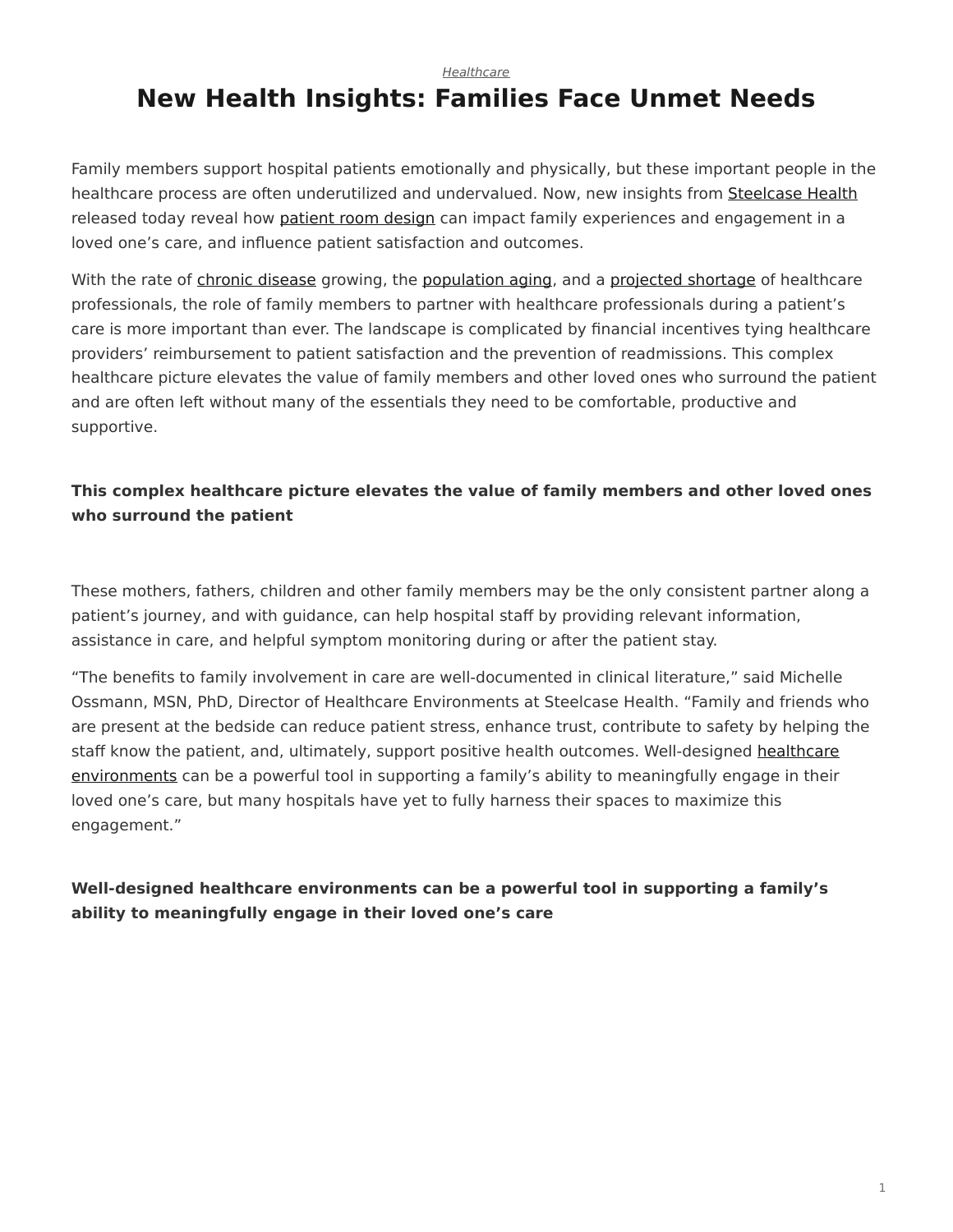Steelcase Health sought to better understand how families are involved in the healthcare experience, uncover the contribution of environmental influences on family involvement in patient care, and examine how family members adapt to living in a patient room. Its researchers observed clinicians, patients, family members in maternity and pediatric settings, and interviewed healthcare executives, nursing and facilities staff responsible for inpatient adult care across several service lines, including intensive care. Additionally, the team explored peer-reviewed research and industry trend data, and examined case studies about family involvement in patient care.

The Steelcase Health research team found that the ways in which the physical environment can support the family member in the patient room are not well understood. Healthcare environments are often not designed to support the roles that family members play in a patient's journey.

Researchers identified five key issues that can affect family wellbeing and engagement in a patient room:

## **1. FAMILY MEMBERS BLOCKED FROM CRITICAL COMMUNICATIONS**

Family members often want to be active participants with clinicians and the patient, but the layout of most healthcare environments does not promote communication. They may be seated in a corner or on the other side of the room — away or blocked from where medical information is delivered to the patient. If able to participate, family members can share medical and dietary information, take notes and review test result among other things. Effective communication can help family members make a patient's transition from hospital to home easier, and help the patient follow discharge plans preventing emergency room visits and hospital readmission.

## **2. DIFFICULT SLEEPING CONDITIONS**

Many healthcare environments cannot comfortably accommodate family members who stay with their loved ones overnight. Family members worry that they will disturb their loved one as they shift and try to get comfortable in the middle of the night. Chairs, temporary cots and in-room sleepers can be uncomfortable making it more difficult to sleep. Steelcase Health researchers found family members improvising their own "beds" using chairs, duffel bags and pillows.

## **3. NO PLACE TO SHARE A MEAL**

Family members often prefer to eat with their loved ones rather than in the cafeteria, but current healthcare environments do not support families sharing a meal. Researchers watched as people tried to improvise with whatever furniture they could find. Besides being inconvenient, the situation frequently displaced items needed by the patient and clinicians.

## **4. UNCOMFORTABLE HOSPITALITY ENVIRONMENT**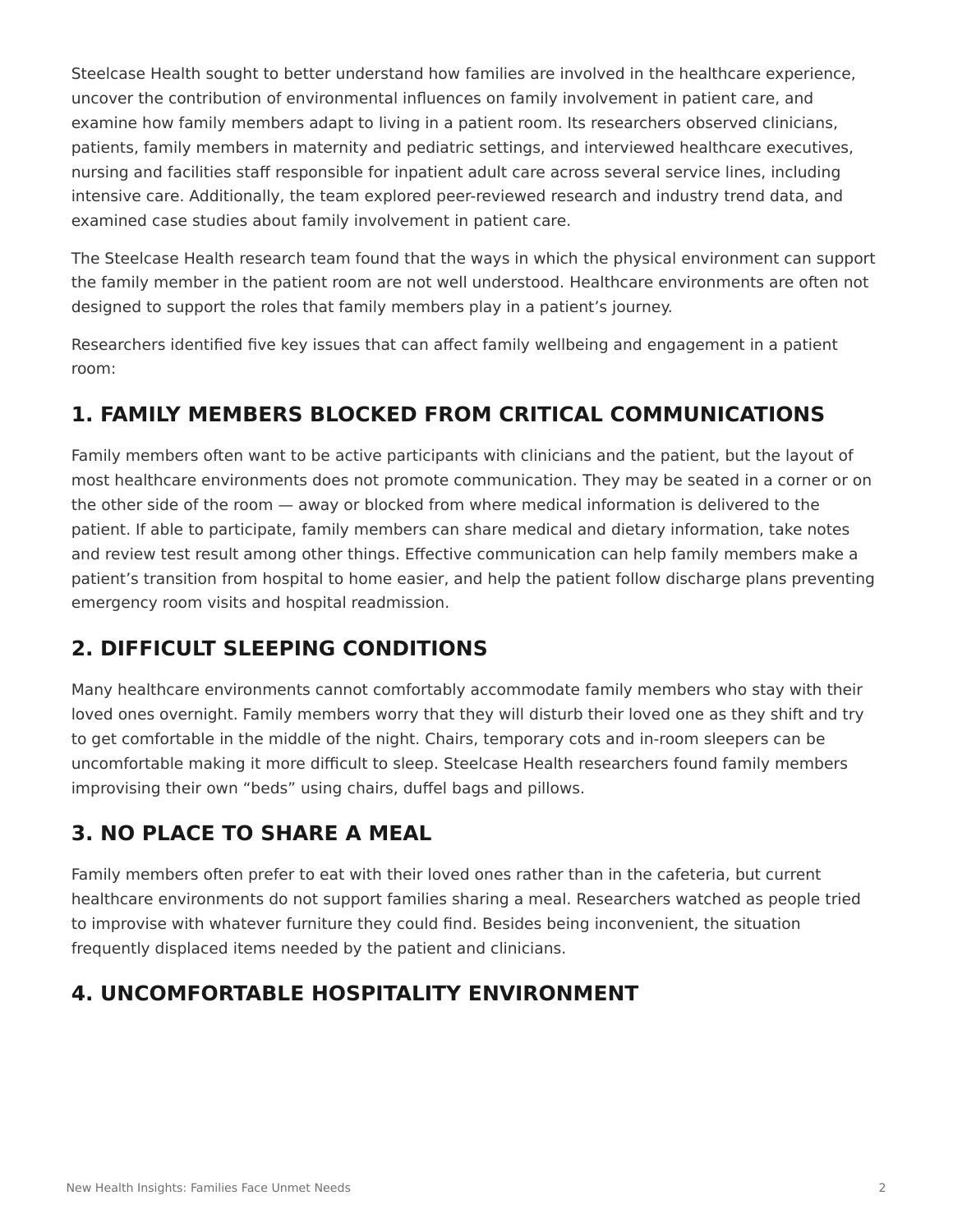In many hospital settings, limited furniture makes it more difficult to host visitors. There's few places to store guests' bags, coats, computers, and bedding adding to crowding that is awkward and frustrating for guests, patients and hospital staff. Crowding can block access to medical equipment and impede clinical staff's ability to do their job.

#### **5. NOWHERE TO PLUG IN**

Often family members try to maintain some of their routines, including working from the hospital, while supporting their loved one. In most cases, this requires the use of technology. Researchers saw family members struggle to create ad hoc workspaces while their loved ones slept. Their efforts were often complicated by a lack of access to light, power sources, and surfaces to hold paperwork.

**"Family members are eager to be involved in their loved ones' care, but our research shows that healthcare environments often don't support their participation,"**

**PATRICIA WANG** | Researcher, WorkSpace Futures, Steelcase Health

"Family members are eager to be involved in their loved ones' care, but our research shows that healthcare environments often don't support their participation," said Patricia Wang, researcher, WorkSpace Futures, Steelcase Health. "Uncomfortable or temporary furniture, lack of storage for personal items and feelings of stress about getting in the way of clinicians can leave family members feeling more like an audience than an active, valued partner in care. This can impact patient, family member and clinician experience."

#### **WELCOMING ENVIRONMENTS**

Steelcase Health findings show that family members need intuitive, welcoming and hosted environments that both support fundamental needs, such as sleeping, sharing meals and working, and assists them in productively partnering with clinicians to meet their loved one's healthcare needs.

"Creating spaces that encourage family involvement is a critical challenge that those who design healthcare environments can work to address," added Wang. "Space constraints, layout, storage concerns, and access to light and power are all important considerations, along with dynamics such as how simple it is to effectively clean a room or piece of furniture. And, of course, flexibility and adaptability are paramount because there is no one-size-fits-all approach that will meet the needs of every healthcare setting."

The findings from Steelcase Health bolster research on current healthcare trends such as patient and provider satisfaction as quality indicators, the focus on patient-and-family-centered-care, and the adoption of patient and family advisory boards and councils at hospitals and health systems.

For more information about Steelcase Health's insights on how healthcare environments can support family involvement in patient care, visit [www.steelcase.com/health.](http://www.steelcase.com/health)